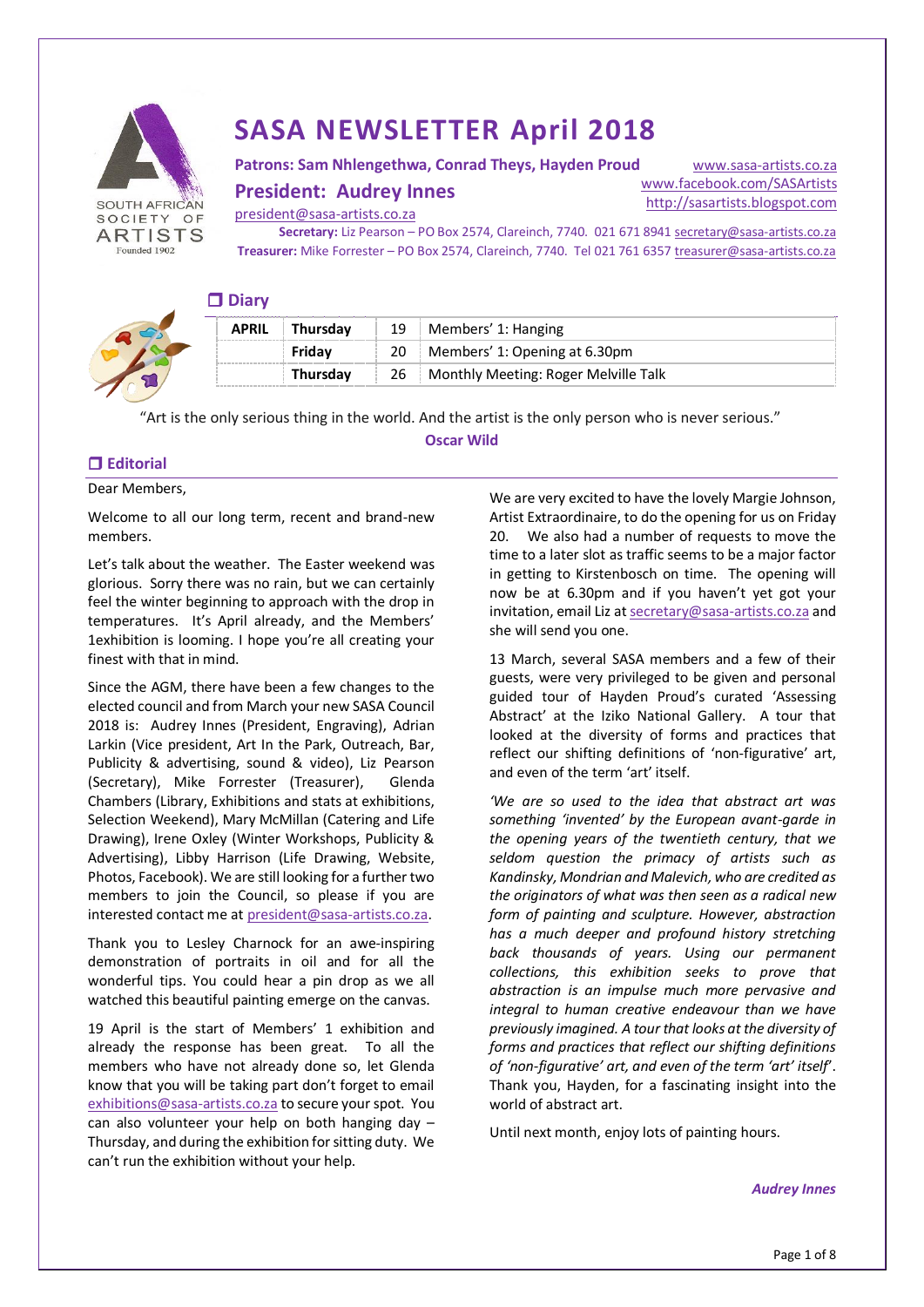# **Member News and Happening**

The noticeboard is put up at every monthly meeting and the latest news from the art world posted for your information. You are invited to bring along your own bits of information to post on the board. Members are also welcome to put up notices advertising their art related products or classes. If you have any news you would like to share, email [secretary@sasa-artists.co.za.](mailto:secretary@sasa-artists.co.za) We have included a list of art teachers at the end of this newsletter, so if you would like your name added to the list, please email [secretary@sasa-artists.co.za.](mailto:secretary@sasa-artists.co.za)

This month we welcome to the following new members:

- Megan Wridgway of Rondebosch
- Willie Schlechter of Brackenfell
- Nyika Zinhaga of Franschhoek
- Mandy Brown of Scarborough
- Wendy Morgan of Melkbosstrand
- **Lisa Brouze of Clifton**

**The Artist magazine** has established a niche in the South African market and for those of you who subscribe you get to know about what is going on in the South African art scene. In the last issue, Chantelle van Zyl did a beautiful pastel demo and this issue features three SASA artists. Congratulations to Shaune Rogatschnig and Laura Wenman who were runners-up in the 'Cover' Competition and to Pat Puttergill who has her work featured in the miniatures article.

There have been a number of SASA artists who have featured in this magazine in the past, including Inge Semple, Eileen Bass, Wyn Rossouw, Yvonne Ankerman, Dianne McNaughton, Elize Bezuidenhout, Leana Rauch, Mandy McKay, Helen van Stolk, Di White, Tracey Stoll, Pam Quinlan and many many more. It's worth checking out the magazine by either subscribing or taking out the library copy.

In 2018, National Geographic marks the centennial of the Migratory Bird Treaty Act, the most powerful and



important birdprotection law ever passed. In honour of this milestone, nature lovers around the world are joining forces to celebrate the '**Year of the Bird**' and commit to protecting birds today and for the next hundred years.

To honour our feathered friends we encourage you to paint, draw, etch or sculpt a bird artwork and just for the fun of it, bring it along to the next meeting where we will display them all. You can find out more by clicking on this link - [National Geographic.](http://press.nationalgeographic.com/2018/01/05/national-geographic-announces-2018-year-of-the-bird-campaign-a-year-long-effort-dedicated-to-celebrating-and-protecting-birds/)

## **SASA Programme - What's on**

#### **Monthly Meetings**

SASA Monthly Meetings are held at the Athenaeum, Boundary Terraces, off Campground Road, Newlands, on the last Thursday of every month at 19h00. Entry is R10 for members and R20 for guests, including refreshments. We encourage you to attend these meetings, find out what's going on in your society and connect with your fellow artists.

#### **Thursday 29 March: Demonstration by Lesley Charnock: Report Back**

Lesley was her usual informative and entertaining self when she did her demonstation of painting a portrait using a limited palette. A magnificent teacher, Lesley enjoys passing on her knowledge of how she works. Her colour mixing with a limited (Zorn) palette and how she uses the warms and cools to create different paintings of the same model was incredibly insightful.

Thank you, Lesley, the capacity audience loved it.

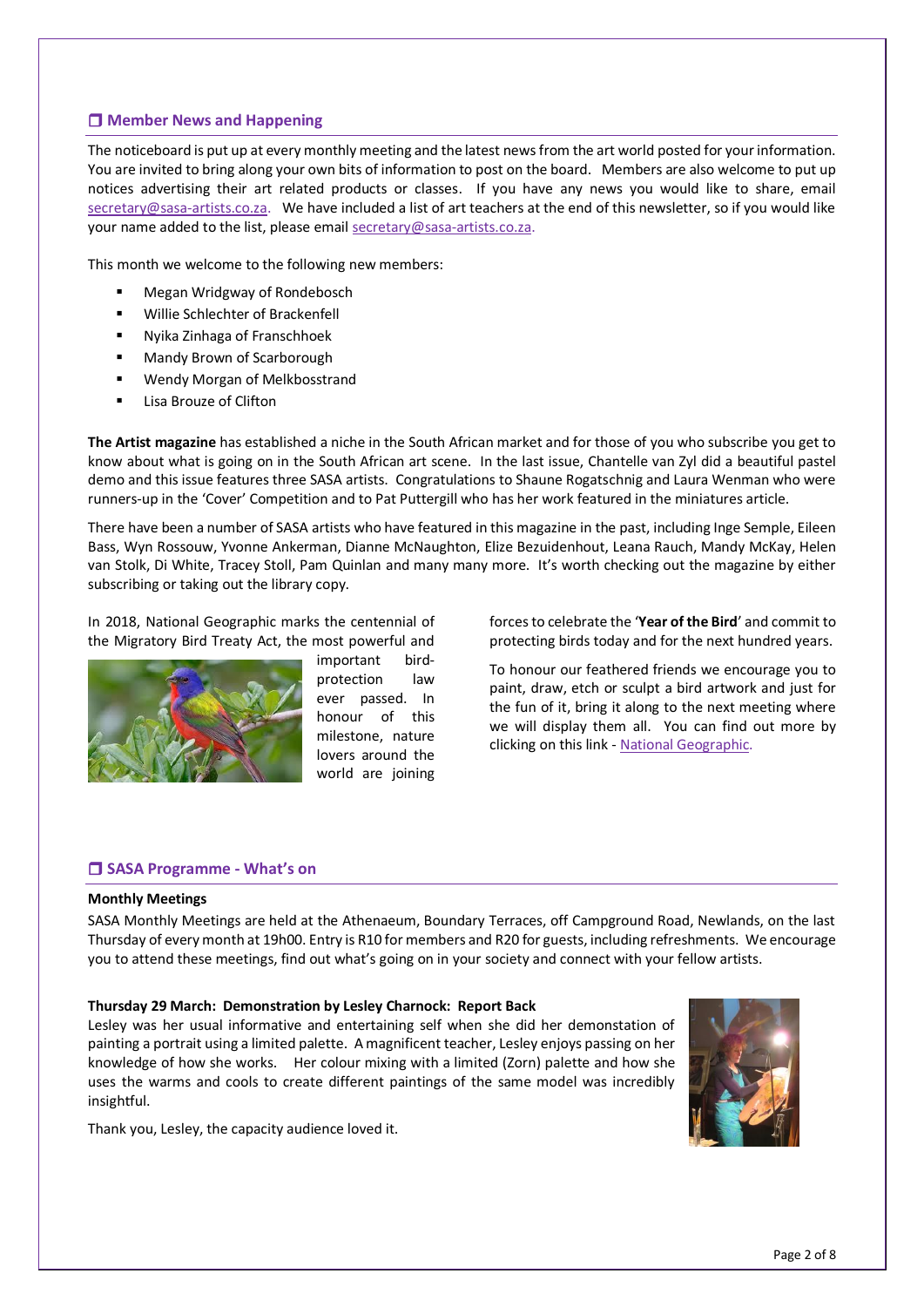#### **Thursday 26 April: Talk and Slide Show by Dr Roger Melvill:**

We are so fortunate this month to have intrepid neurosurgeon, mountaineer and artist, Roger Melvill, give us a talk on his trip to the Antarctic as the doctor in residence on the Lewis Pugh expedition. Roger has been to both the north and south poles with Lewis Pugh, and he will be talking about how he sat in the freezing cold with his easel and painted and created in that wonderful wildnerness.

From the Antarctic expedition sketches and paintings, he went on to hold a very successful solo exhibition in Cape Town. His journey from the beauty of the Antarctic to how he found a gallery to display his art, will be the subject of his talk.



## **Exhibitions**



#### **Art in the Park 1 2018: Saturday March 17: Report Back**

Once again we were blessed with fantastic weather and despite all the other activity in the city over that weekend, sales went very well. Congratulations to everyone who made the effort and took part and well done to those who sold during the day.

Our next Art in the Park will be in November this year – date to be confirmed. We will keep you posted.

#### **Members' 1 2018**: **19 – 29 April:**

Coming up in the next two weeks, those members who replied to our request for confirmation that you would like to take part, have been notified of the number of artworks they will be able to exhibit. You can still take part, but at this stage will only be allowed to exhibit one piece plus four portfolios.

Conditions of Entry and the entry form, which is part of the Conditions of Entry

file, have already been sent out, but if you haven't received anything, please email [secretary@sasa](mailto:secretary@sasa-artists.co.za)[artists.co.za](mailto:secretary@sasa-artists.co.za) and I will re-send.



This time of year is always beautiful at Kirstenbosch with all the Autumn colours, so we're looking forward to a great exhibition. Hanging will be on Thursday and the Council has again decided to have the opening on the following evening, Friday 20 April. We have also made the opening time half an hour later so that everyone can get through the traffic in time!

Inspirational artist and teacher, Margie Johnson, will be opening the exhibition.

#### **Plein Air Outings**

#### **Plein Air outing to False Bay Yacht Club, Simon's Town: Report Back**



Although attendance wasn't huge, those who made the trip down to Simon's Town thoroughly enjoyed the setting, the weather and the cameraderie. Thank you, Johan, for organising these outings this summer. Many thanks to the Management and Admin staff of the Yacht Club for allowing us free access to paint or sketch anywhere!

With the lovely little bit of rain we've had signalling the beginning of winter, our plein air outings will start again in September/October. Keep an eye out for our winter workshops which will be details in forthcoming newsletters and also our life drawing programme coming up in June (in this newsletter).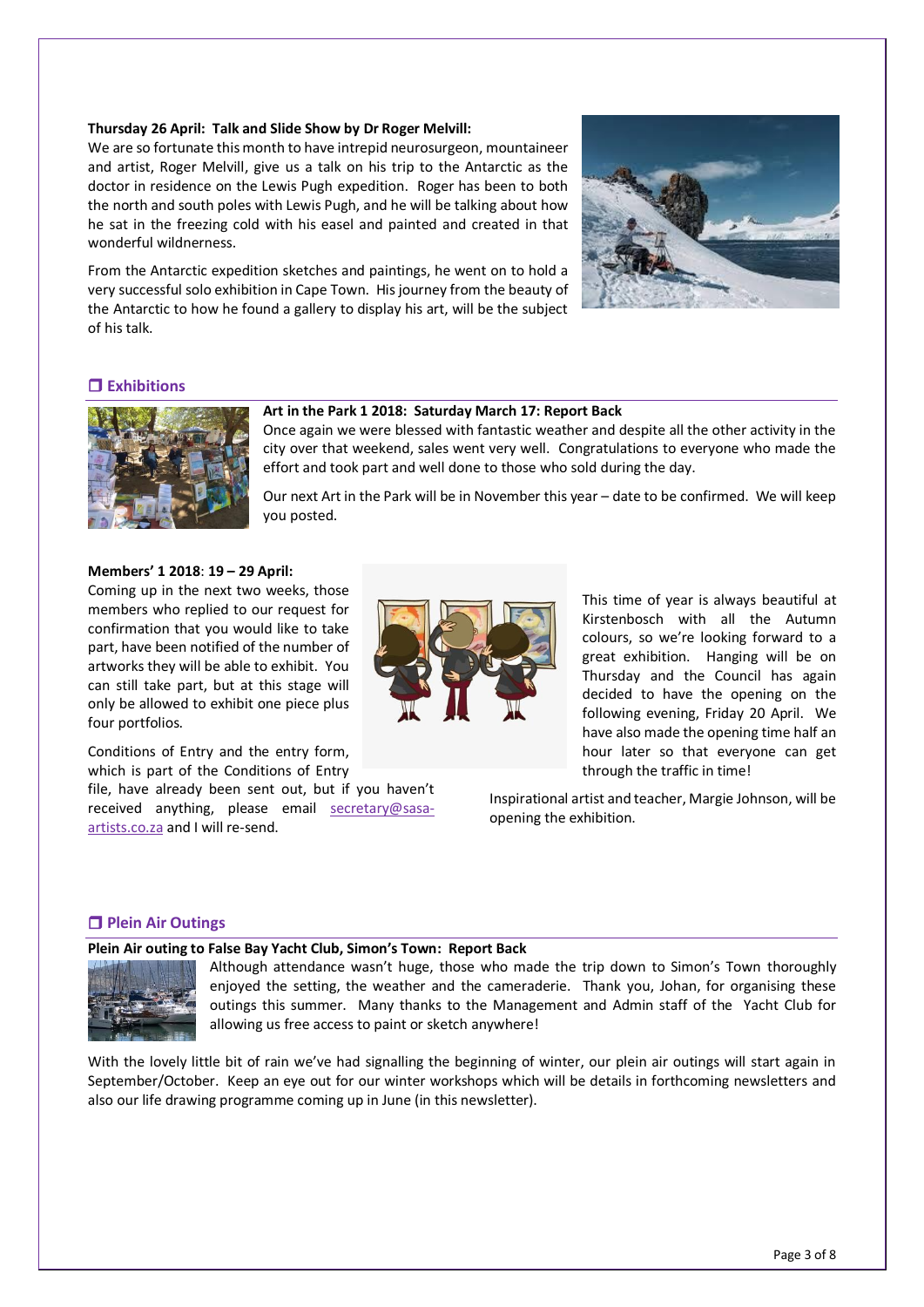## **Life Drawing**



We have three provisional dates booked for life drawing sessions on Thursday evenings at the Athenaeum – 17 May; 16 August; 13 September.

As was discussed at the AGM, we need at least 10 members per session to cover the cost of the hall and the model. We can't book the hall until we have 10 committed (and paid up) artists.

So, for those of you who expressed an interest in attending these evening sessions, please book through [secretary@sasa-artists.co.za](mailto:secretary@sasa-artists.co.za) and pay – R100 per session – to SASA Nedbank Constantia branch 198765 account 1088006981 – PLEASE use your name as the beneficiary reference, so that we can book the hall. If we don't get enough interest, we will be cancelling evening life drawing at the Athenaeum. (Obviously, if you've already paid and we don't get enough takers, you will be reimbursed.)

The **Winter Life Drawing** sessions will start in June and will run every Saturday morning from the  $2^{nd}$  to  $30^{th}$ inclusive. These will again be held at the Scout Hall in Newlands, 2 Greenford Road, next to Forries.from 9.30 – 12.30; you can book your place now by emailing [secretary@sasa-artists.co.za.](mailto:secretary@sasa-artists.co.za) The cost will be R250 for all sessions or R60 per session.

Because of space limitations, there will be a cut-off of 30 people, so please send an email t[o secretary@sasa](mailto:secretary@sasa-artists.co.za)[artists.co.za](mailto:secretary@sasa-artists.co.za) to book your space. Payments can be made to SASA Nedbank Constantia branch 198765 account number 1088006981 and PLEASE use your name and what you are paying for as the beneficiary reference – '*name/life drawing'*

## **Library**

Our Library is open from 17:45 to 18:50 prior to every monthly meeting. Your membership entitles you to take out two items per month. Remember you will be fined for overdue items - R20 for a DVD, R10 for a book and R5 for magazines.

If you want to keep an item out for a second month there will be no fines levied provided you let the librarian know beforehand. Some popular items will only be lent out for a month, for obvious reasons. To renew your library items or to find out more about the library and what it entails, please contact Glenda Chambers a[t exhibitions@sasa-artists.co.za.](mailto:exhibitions@sasa-artists.co.za)



## **SASA Online Gallery**

The SASA gallery gives members the opportunity to get to a wider audience and the cost of having your work included in the SASA Gallery will be R250. This will include the cost of uploading a maximum of five artworks submitted and no additional charge will be made for up to five changes during the financial year.

Please remember that the money paid towards the gallery goes to promoting the site online.

For more information and how to get onto the gallery, visit our website at [www.sasa-artists.co.za.](http://www.sasa-artists.co.za/) You can also email Libby Harrison at [art@libbyharrison.co.za](mailto:art@libbyharrison.co.za) and she will be happy to assist you with any queries.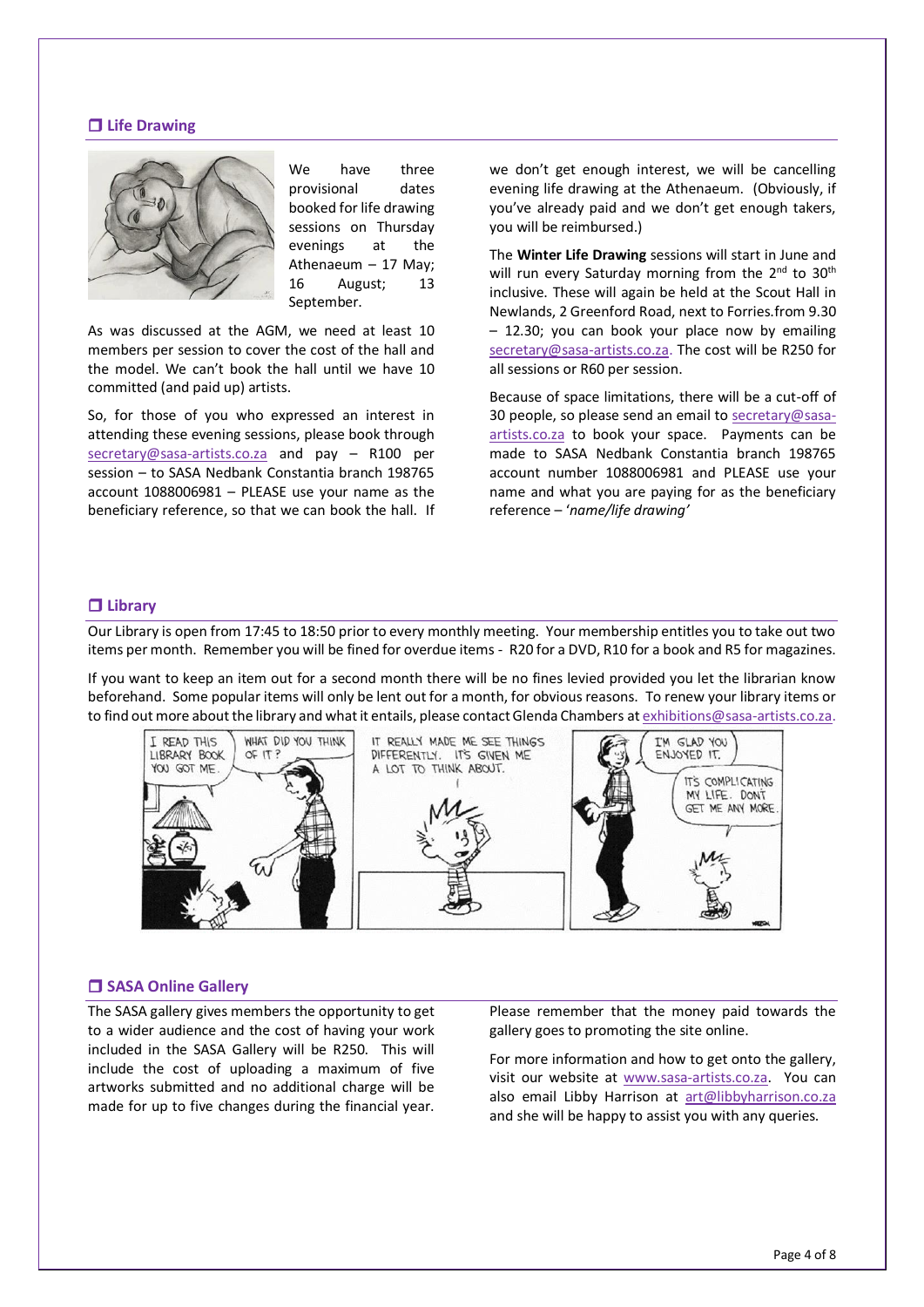# **Outreach**

Remember we have an outreach programme that benefits those less fortunate in two ways. Money is collected from advertising and other revenue sources and donated to the Peter Clarke Art Centre every year. We also have a prize every year for a worthy student from the UCT Michaelis School of Art where we sponsor a 'tab' at an art supply shop for that student to purchase the necessary art materials he or she needs.

The second way is for you, our members, to donate your unwanted art materials – brushes, paints, etc so we can pass them on to those who we believe need them to continue their art practice. If you want to donate old and unwanted materials, there is a box at the monthly meetings or you can hand them to Adrian Larkin who is responsible for our Outreach programme.

It's also a special 'thank you' to Winsen's Canvases for their donations to those less fortunate in our community.

#### **Workshops, Classes and Information**

Your 2018 membership card will allow you to claim your 10% discount from the following art shops: **Deckle Edge in Salt River, The Italian Artshop in Rondebosch, Brush and Canvas in Claremont, The Art Shop in Hermanus** and **Artland in Claremont.** Also 5% from **Art Source in town and Creative Atelier in Durbanville**. And **Blanc Canvass in Gardens** is now also offering SASA members a 10% discount. You will need to present your 2018 membership card when claiming your discount.

Currently on, **Chantelle van Zyl's** solo wildlife exhibition at the Chardonnay Deli in Constantia until April 30. The exhibition showcases Chantelle's love of wildlife and the importance of preservation. A portion of the proceeds of sales will be donated to the Cape Leopard Trust. For more information, contact Chantelle on 073 150 4988 or [back2africa-art@iafrica.com.](mailto:back2africa-art@iafrica.com)

**Mandy McKay** will be having her first solo exhibition at the Cape Gallery, 60 Church Street, Cape Town. Tel 021 423 5309. The opening will be on Sunday 20 May and 4pm and everyone is welcome to celebrate with Mandy. For more information please contact the Cape Gallery direct.

**The Stellenbosch University Museum** is inviting emerging and established artists to participate in an upcoming exhibition aiming to bring together a collection of 100 artworks which re-images the future of Stellenbosch and higher education in Africa. They are looking for innovative, thought provoking work that will serve as a catalyst for debate and engagement on the future of the university. Proposals for submission are open until 4 July and you can contact the organisers direct for more information. Laura Jonck, 52 Ryneveld Street, Stellenbosch, Tel 021 808 3668; [kunsartstel@sun.ac.za.](mailto:kunsartstel@sun.ac.za)

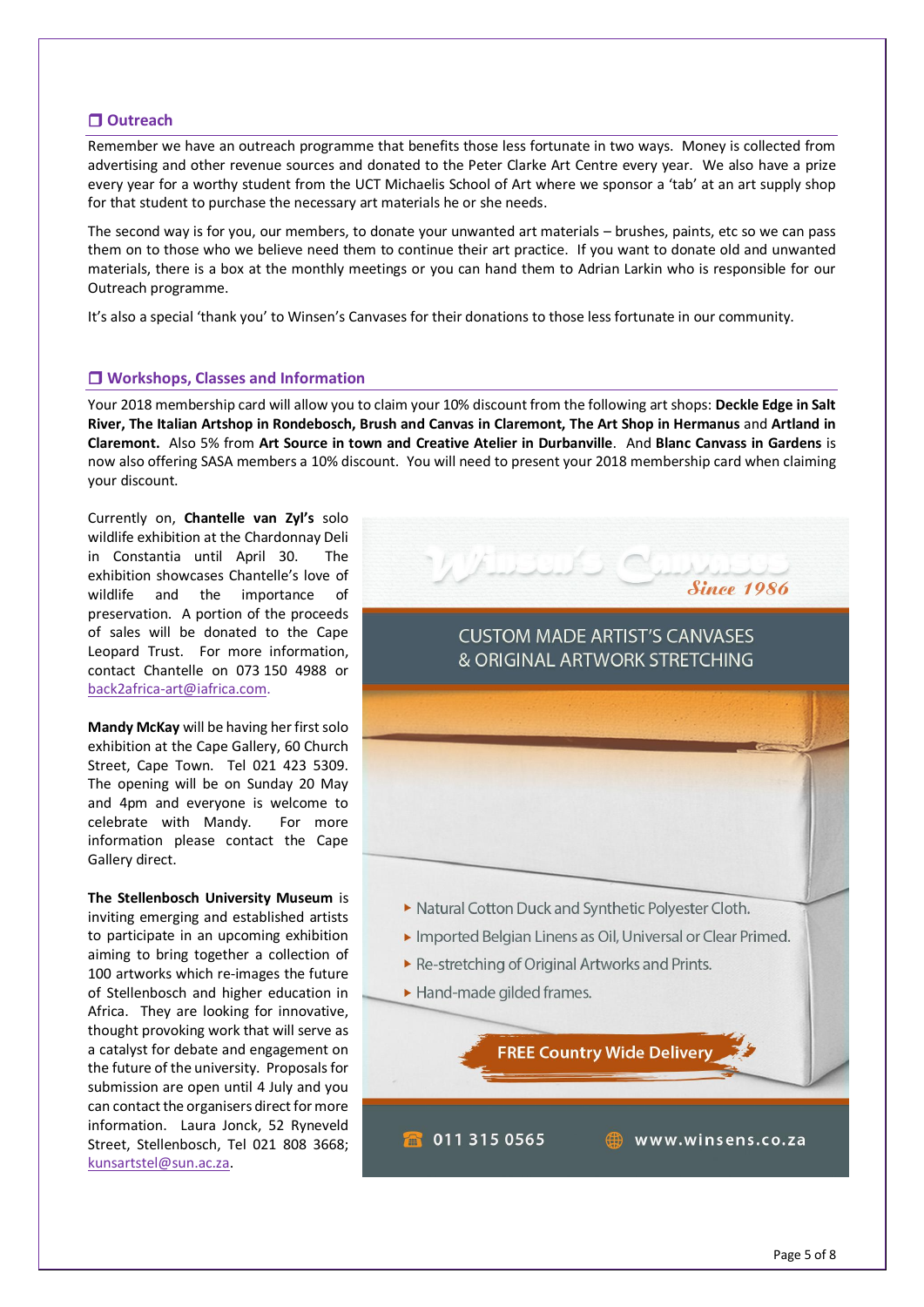**The South African Artist** – is available digitally. Complete back issue archive now available. Search "Magzter" in the Apple App Store or Google Play Store and download Magzter App. **WWW.MAGZTER.COM** Tel: 031 765 1574 Fax: 031 765 3106 or e-mail: info@thesaartist.co.za Also available for PC and MAC [http://www.magzter.com/ZA/The\\_South\\_African\\_Artist\\_magazine/The\\_South\\_African\\_Artist/Art/](http://www.magzter.com/ZA/The_South_African_Artist_magazine/The_South_African_Artist/Art/)

**The South African ART TIMES**, is available on line to read or subscribe at Art Times [http://arttimes.co.za.](http://arttimes.co.za/)

# **Overcoming Creative Blocks**

From ArtistsNetwork : Ideas to Overcome Creative Blocks

Do you find a blank canvas or page intimidating?

1. Apply a wash of colour across it right away. It doesn't matter what colour — just load your brush and make a stroke. Now you've got movement and colour. You can always cover it up later, but staring at a canvas striped with colour is a lot more inspirational than looking at glaring white and not knowing where to start. (Even if the place to start is covering up that strip of colour.)

2. Get organized. Go through your studio and put everything in its place — and find a place for everything. Open every cabinet and every drawer. Most artists have more painting supplies than they use. That box you find in the back of the closet might be just the thing to inspire you to try something new.

3. Try a new medium. If you generally work in oil paints, try watercolour. If you usually do collage, try rubberstamping. Most arts have crossover techniques and information, such as colour theory, that can help you to see your own art in a new way.

4. Take a class. There are few things more inspiring than someone who is passionate about what they do. Taking a class with a good teacher will remind you why you love your art. The bonus is that you will also be socializing with fellow creative beings and that is also almost always a catalyst for inspiration.

5. Make it about one colour, black and white. Take a colour and just play. It could be a single stick of charcoal or pastel or one tube of paint that you use to create

marks with brush or palette knife or finger. Add white and black to put the color through its paces. As you reveal one color story, you will find more to tell.

6. Create an idea journal. Every time you see a picture in a magazine that appeals to you, rip it out. Don't ask yourself why. Put your clippings together in a sketchbook grouped by colour



theme, shape or any other common denominator.

When you're feeling blocked, work from the journal, for example, to:

- Create a painting to go in a room featured in a home decor magazine that you have cut out.
- Do a quick rendition of the first image that catches your eye, on the supplies you have on hand.
- Paint a flower inspired by a photo from a food magazine or garden catalogue.
- Sketch half-formed ideas, or make notes about things you might want to do. If you don't write it down, you'll forget.

When you're blocked, it's the perfect time to flip through your idea journal and make one those ideas a reality. You can also make a digital idea journal. Just create a folder on your computer or phone and store screenshots and images as you surf the web.

7. Get out. Don't beat yourself up over not being able to work. Go see a movie, read a book, visit a garden or spend time with a friend. Just keep your mind open for ideas. When you beat yourself up you're too busy … beating yourself up … to notice all the inspiration that surrounds you.

8. Make a list of projects that you've always wanted to try. Remind yourself of the art, both big and small, that you have always wanted to make. Get excited about these creative projects all over again. Then close your eyes, twirl your finger and pick one.

9. Keep a block journal. Every time you feel blocked, write about it. Put all of your feelings out on paper. Sometimes it is scary to admit what you are feeling and why you are feeling it, but putting your thoughts down in this way is a safe way to let it all out. Then, once you're back on track, write down how you got there. What ignited your spark again and had you ready to create once more? This record, written for your eyes only, will give you the keys to your own inspiration and creativity. You might be surprised to look back and find all the things that work to help you topple your creative blocks!

10. Kick your inner critic in the shins. Your inner critic is always looking over your shoulder or urging you to act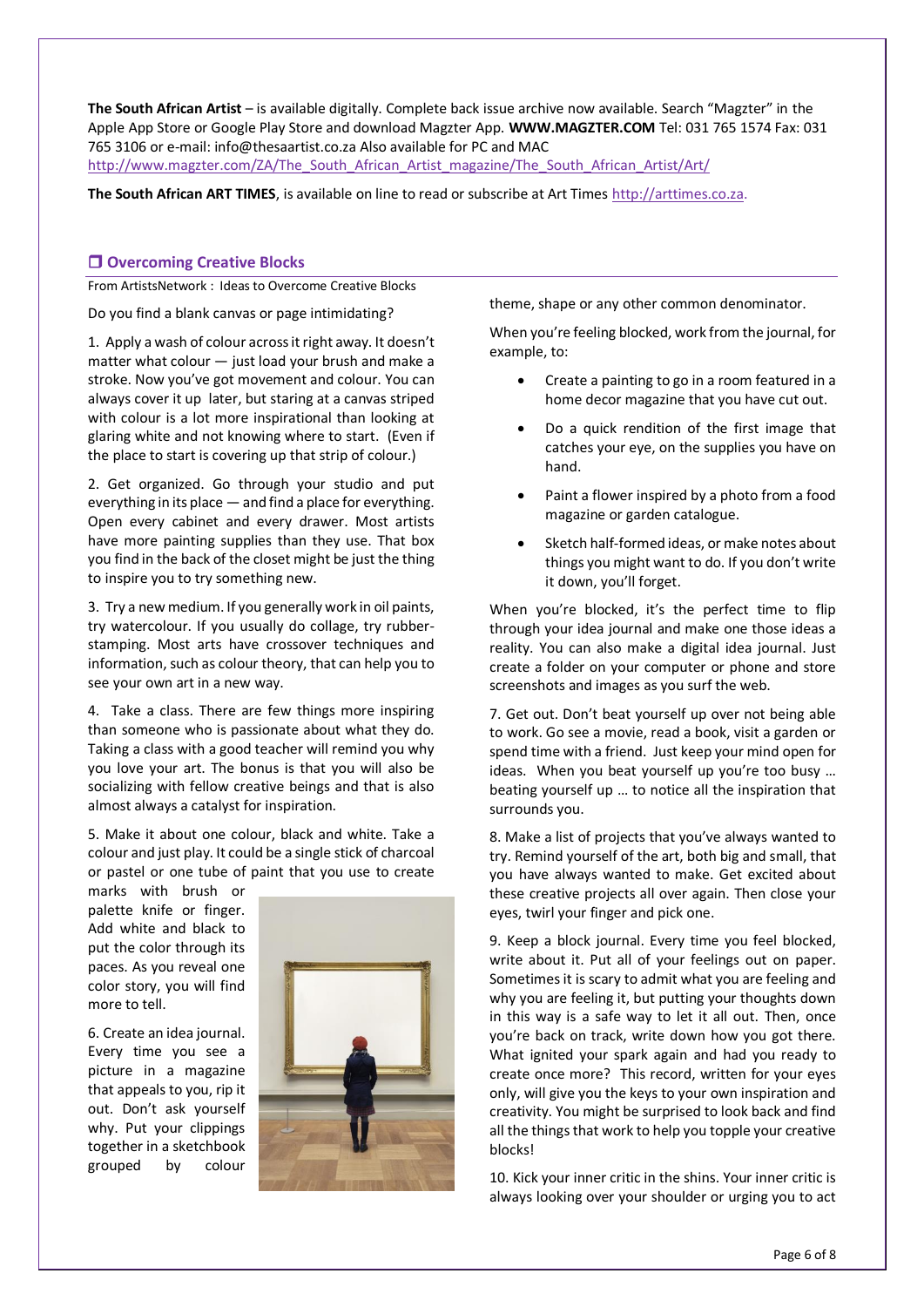a certain way or do certain things to be validated and accepted. Don't play the compare game with yourself. You can't do your best work with one eye on the applause meter. The truth is that you need to work to please one person in the room — yourself.

When you feel those doubts creeping in, remember, you are the most important person here. If you don't like the art you are making, don't show it to anyone. Paint over it, burn the evidence. If you want to try something new, do it. No one is watching and judging you.

When you work to please yourself, the rest will take care of itself."

#### **Art Classes**

.



If you would like your name added to this list, please email [secretary@sasa-artists.co.za](mailto:secretary@sasa-artists.co.za)

**Marion Langton FSASA** offers workshops and classes in watercolour in the Somerset West area. She can be contacted o[n mlangton@telkomsa.net.](mailto:mlangton@telkomsa.net)

**Lyn Northam FSASA** holds her 'beginner/ get back to it' oil classes at the Newlands Scout Hall on Thursday mornings. Contact her a[t northamlyn@gmail.com](mailto:northamlyn@gmail.com)

**Wyn Rossouw FSASA** offers regular workshops and classes in the Bergvliet area specialising in drawing. Her email is [wynrossouw@icloud.com.](mailto:wynrossouw@icloud.com) 

**Penny Steynor FSASA** offers watercolour classes during the week in her studio in Rondebosch. Contact her on [steynor@mweb.co.za.](mailto:steynor@mweb.co.za)

**Laura Wenman FSASA** offers drawing and oil painting technique classes for beginners to advanced students from her studio in Parklands. Tuesday mornings and Friday afternoons. Contact her a[t laurawenman@gmail.com.](mailto:laurawenman@gmail.com)

**Elize Bezuidenhout** holds regular portrait workshops in her studio in Durbanville. For more information and to find out times, contact Elize at [elize.bezuidenhout@vodamail.co.za](mailto:elize.bezuidenhout@vodamail.co.za)

**Karen Burns** has classes on Wednesday mornings at the Newlands Scout Hall specialising in still life working from life. You can contact her at [karenjl@telkomsa.net.](mailto:karenjl@telkomsa.net)

**Glenda Chambers** offers both morning and evening classes and regular workshops in watercolour and oil in the Blaauwberg area. You can contact her a[t gchambers@mweb.co.za.](mailto:gchambers@mweb.co.za)

**Rose du Preez** offers "acrylic on canvas" art classes from her studio in Plumstead. Mornings, Tuesday (Beginners) and Friday 9.30 am-12.00, Evenings, Monday and Wednesday 7pm-9.30. Contact Rose a[t rosemarydupreez@yahoo.com](mailto:rosemarydupreez@yahoo.com)

**Sonja Frenz** runs both workshops and regular art lessons from her shop in Durbanville. Contact her on [sonjafrenz@gmail.com](mailto:sonjafrenz@gmail.com) for more information.

**Alyson Guy** in the Hermanus area, has weekly art classes on Mondays and Tuesdays from 14h00-17h00 and Tuesday to Thursday from 10h00-12h30. Oil, acrylic, watercolour and pastel are covered. Contact [mag@hermanus.co.za.](mailto:mag@hermanus.co.za)

**Marcelle Lyons** holds oil and watercolour classes, as well as workshops and courses in her studio in Hout Bay. You can contact her at [marcelle.lyons@gmail.com](mailto:marcelle.lyons@gmail.com)

**Lynne Menge** in the Milnerton area holds regular workshops and classes in acrylic in her studio. Contact her at [lynne@adrenalyn.co.za](mailto:lynne@adrenalyn.co.za)

**Vicki Norcliffe** offers portrait classes Monday mornings with a model. Please contact her a[t vickinorcliffeart@gmail.com](mailto:vickinorcliffeart@gmail.com)

**Christopher Reid** offers regular workshops and classes in his Hermanus studio teaching a wide range of subjects such as plein air landscapes, portraiture, drawing, and advanced color theory. Contact him at [chris@ReidsArt.com](mailto:chris@ReidsArt.com)

**Inge Semple** holds watercolour classes in the Southern Suburbs. She also holds regular workshops. Contact her on [iicjsemple@mweb.co.za.](mailto:iicjsemple@mweb.co.za)

**Kim Watermeyer** offers general art classes in a studio in Plumstead: including acrylic painting, drawing, linocuts, printing etc. Morning & evening classes. Beginners welcome. Contact: [kimwatermeyer@gmail.com](mailto:kimwatermeyer@gmail.com)